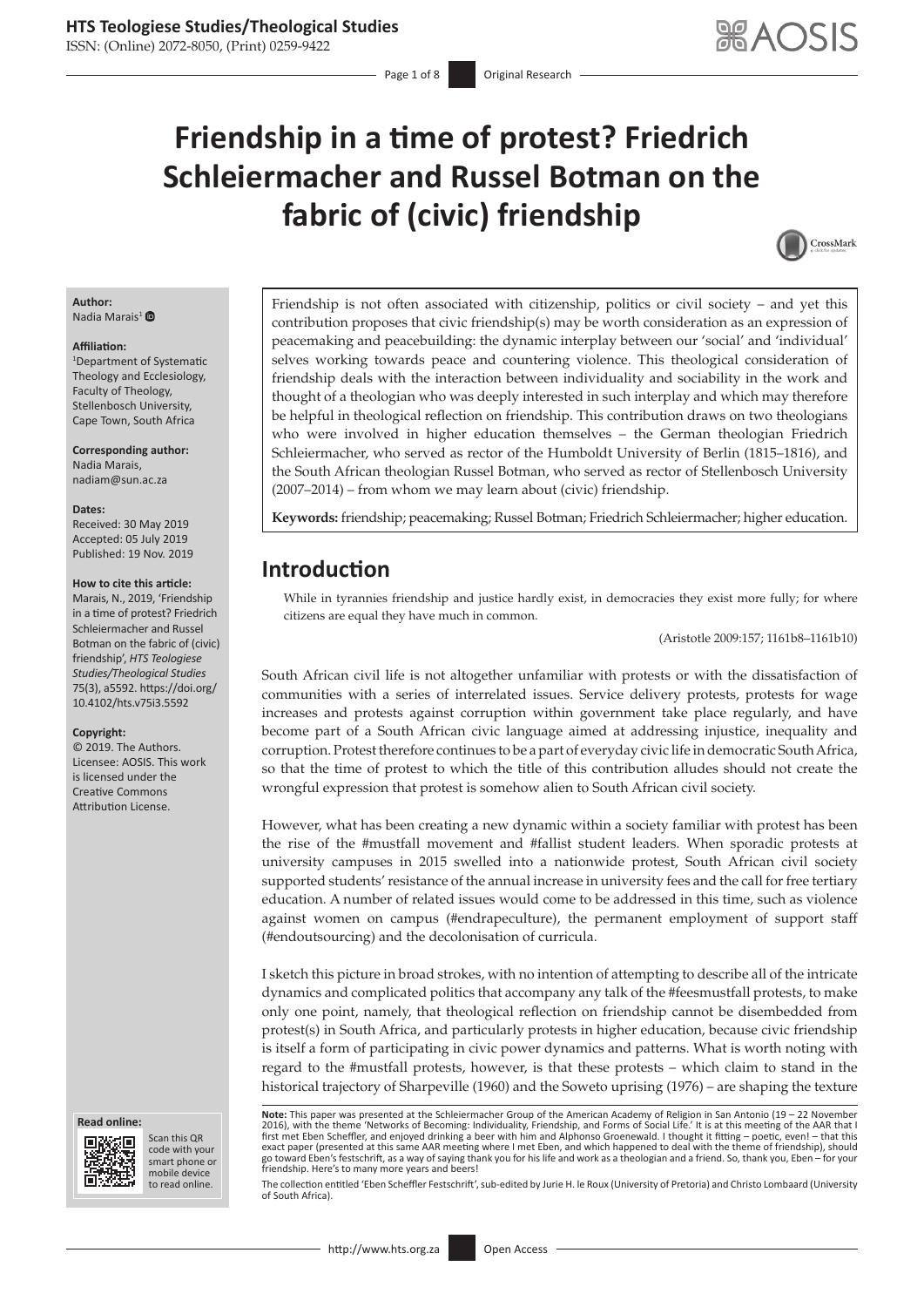of South African society in institutions of higher education  $(including in departments and facilities of theology)<sup>1</sup> and are$ challenging the entire system of higher education in South Africa. Indeed, it is not merely internal reform that students have in mind, but an extensive, broad, deep transformation of university communities.2

Herein, and prior to #feesmustfall, a number of initiatives were and are aimed at developing thought leaders for South Africa and Africa. In this contribution, two such initiatives are invoked – the Listen, Live and Learn Houses at Stellenbosch University and the Mandela Rhodes Scholarships – that both focus on creating a network of thought leaders who, within communities (houses and cohorts, respectively), are trained and challenged to help shape and reshape South African civil society. The purpose of invoking two examples of networks wherein civic friendships are fostered is to illustrate the small but important potential of friendship for building, making and maintaining the kind of peace that is concerned about the flourishing and wellbeing of fellow citizens.

Friendship – and particularly civic friendship or friendship in civil society – may yet have an important role to play, as an expression of the interplay between individuality and sociability in public life. Arguably, it is from two theologians who were themselves involved in higher education – the German theologian Friedrich Schleiermacher, who served as rector of the Humboldt University of Berlin (1815–1816), and the South African theologian Russel Botman, who served as rector of Stellenbosch University (2007–2014) – that we may learn something of the potential of (civic) friendship as a social strategy.

# **Friendship as social strategy**

In his last opening speech of the Parliament of South Africa (in 1999), former president Nelson Mandela would conclude that South African society needs 'an RDP of the soul' because 'there is something wrong' with a society where freedom is not qualified by responsibility (Botman 2004:513). This would publicly be described as 'a crisis of the moral fibre' of society in South Africa – a crisis that would require a reconsideration of 'the social foundation of society' and the partnerships that make sociability possible (Botman 2004:513). Herein friendship, and more particularly *civic* friendship, may become a social strategy to shape the common good and work towards the well-being of fellow citizens.

A prominent South African scholarship programme that aims to shape and produce thought leaders capable of such

- 1.See in this regard the excellent respective publications by the American Reformed theologian David H. Kelsey, entitled 'Theology in the University: Once more, with feeling' (2009), and Irish Anglican theologian David F. Ford, entitled 'The future of theology at a public university' (2017).
- 2.I have explored the rhetoric of transformation in an as yet unpublished paper presented at the Nuremberg Forum in Germany (02–06 October 2016), with the title 'A theological appraisal of the 'T'-word: Russel Botman, Stellenbosch University, and the rhetoric of transformation'. Former rector and theologian Russel Botman wrote his doctoral dissertation on a theology of transformation (entitled<br>'Transformation as Discipleship? Towards a Theology of Transformation'), at the<br>University of the Western Cape (completed 1993) (cf. Botman 1993).

friendship is the Mandela Rhodes Scholarships (so-called for its benefactors, Nelson Mandela and Cecil John Rhodes), wherein students are grouped into 'cohorts' and by way of four concerns: reconciliation, education, entrepreneurship and leadership. These scholars are chosen from various African countries and become part of the Mandela Rhodes Community upon completion of their year-in-residence, whereafter they form part of a network of young leaders in Africa. This community is shaped (among other things) by the concern for equal citizenship among all human beings, 'the advancement of individual and social fulfillment', and aspirations for the formation of a society 'in which we are all each other's keepers'.3 Individual and social formation is, in other words, a negotiated interplay within this community of thought leaders, and herein friendship becomes an important strategy for simultaneously holding together a duty to the common good and a commitment to the flourishing of fellow citizens.

So too the late rector and vice chancellor of Stellenbosch University, Russel Botman, regarded friendship as a key social strategy to address stereotyping among students and student leaders, and consequently established the LLL initiative (Listening, Living, Learning) at Stellenbosch University to this end. This initiative, wherein a diversity of student leaders are placed in student houses with different themes, affords students the opportunity to be exposed to 'the other' – or students different from themselves in race, gender, home language, religion and so forth – as an experiment in 'experiential learning'. Individual and social formation plays an important role in creating 'networks of becoming', wherein students are to be shaped – by one another, by key speakers that are invited to these houses and by their house mentors – into engaged citizens and thought leaders. And indeed, not only is active citizenship promoted and a spirit of engagement fostered within the LLL community, but specifically the formation of friendships is in view here.<sup>4</sup>

Together, the LLL initiative and the Mandela Rhodes initiative are illustrative of the interplay between individuality and sociability in the formation of young people into thought leaders – and, moreover, friendship as a social strategy in negotiating this interplay within such 'networks of becoming'. However, in the recent series of student protests, such communities of thought leaders – and the very fabric of friendship established and created among such communities as the LLL houses and MR cohorts – have come under scrutiny. Arguably, the rise in student protests is placing communities of thought leaders – such as the LLL initiative at Stellenbosch University and the Mandela Rhodes initiative in Cape Town – under increasing pressure to deal with questions pertaining to the meaning of social engagement and responsibility within the relationships formed within such communities.

<sup>3.</sup>See [https://mandelarhodes.org/the-scholarship/characteristics-sought-in-a-mandela](https://mandelarhodes.org/the-scholarship/characteristics-sought-in-a-mandela-rhodes-scholar/)[rhodes-scholar/](https://mandelarhodes.org/the-scholarship/characteristics-sought-in-a-mandela-rhodes-scholar/) for more information about the Mandela Rhodes Scholarship, of which the head office is based in Cape Town. The author of this article is a Mandela Rhodes Scholar and is part of the Mandela Rhodes Community.

<sup>4.</sup>See <https://www0.sun.ac.za/lllbeta/index.php/about-lll>for more information about<br>the LLL initiative at Stellenbosch University. The author spent 2 years, during her<br>student years, living in the LLL house for Gender Equa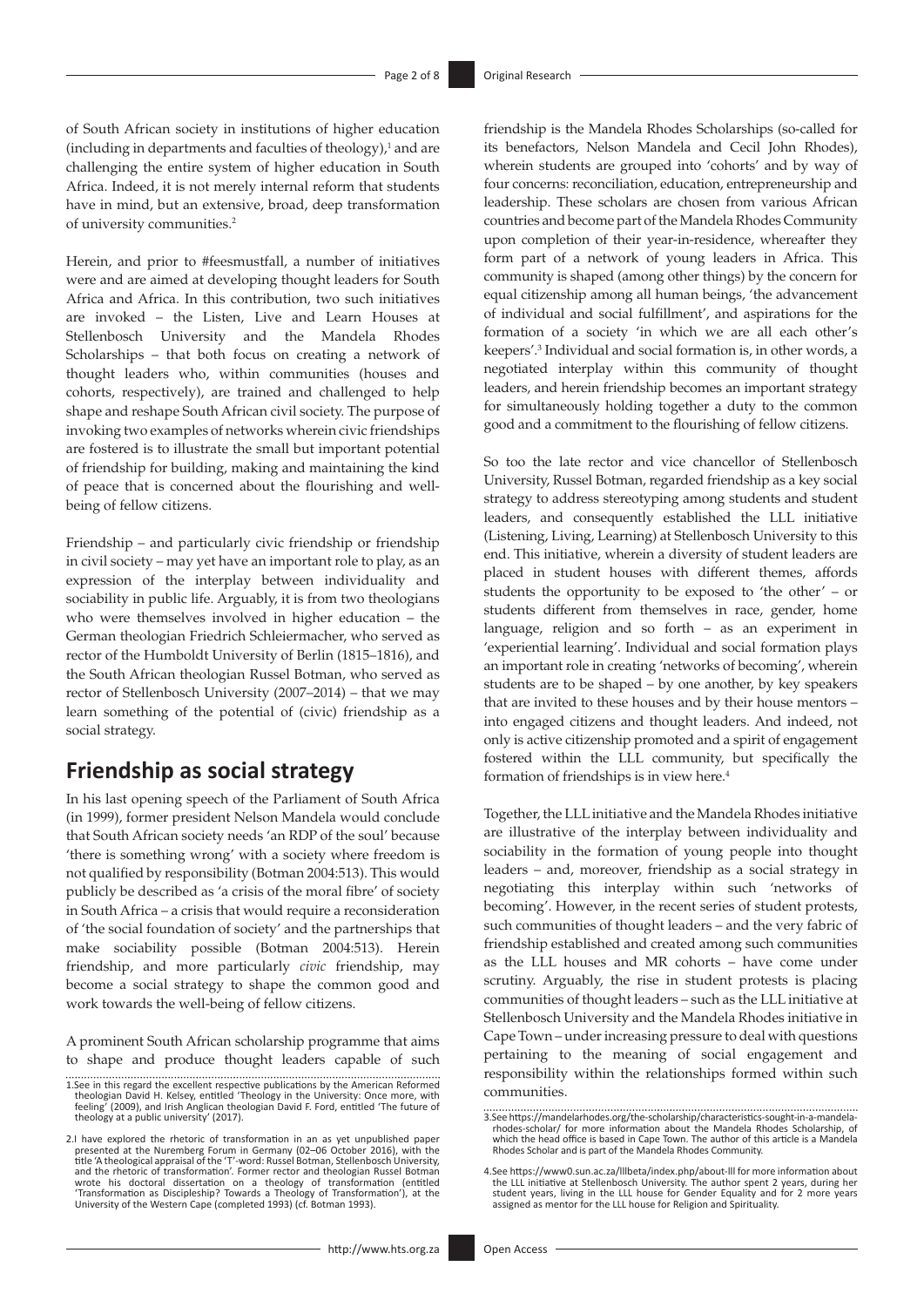An example of the kind of discussions taking place is debates regarding the legacy of Cecil John Rhodes in Africa and South Africa in the light of the #Rhodesmustfall campaign at the University of Cape Town. A number of Mandela Rhodes scholars go on to become Rhodes scholars as well, and thereby continue to benefit from Rhodes as a benefactor. Yet, for many this creates a moral dilemma: can one *want* (and, indeed, apply) to be a Mandela Rhodes scholar or Rhodes scholar, and thereby accept the financial benefit that comes with these scholarships while critiquing and resisting the Rhodes legacy – associated as it is with colonialism, exploitation and violence; in short, everything *but* peace?

These and many other discussions have nowhere near reached their end, but perhaps it is already worth noting that the very fact that these kinds of debates are taking place in the kinds of communities described above creates spaces wherein the networks of friendships and partnerships formed within these communities shape not only those engaged in these discussions, but also become a vital social force within public life and civil society. It is with this dynamic and such exchanges in view that a theological analysis of civic friendship follows below because talking about peacemaking requires talking about friendmaking.

### **Friendship in civil society**

The study of friendship seems to be receiving increasing scholarly attention,<sup>5</sup> with published work on the politics of friendship,<sup>6</sup> philosophy of friendship<sup>7</sup> and theology of friendship<sup>8</sup> having appeared recently, including in South Africa.<sup>9</sup> Among the noteworthy philosophers of friendship – such as Plato, Epicurus, Cicero and Seneca and also Aquinas, Anselm and Montaigne (Vernon 2005:96) – is Aristotle, with his wellknown chapters on friendship in both his *The Eudemian Ethics*  (cf. 2011:112–140) and *The Nicomachean Ethics* (2009:142–182). In this article, it is specifically 'civic friendship' or friendship in civil society that is considered, especially because Aristotle's theory of friendship would play a formative role in Friedrich Schleiermacher's early ethics (Welker 1999:171–172).

Friendship in civil society would, for philosophers such as Aristotle, be deeply political, in that 'politics was an exercise of friendship' (Vernon 2005:99) – and insofar as friendship involves the exercising of 'political skill' (Aristotle 2011:112; 1234b24–1234b25) in the pursuit of the common good, or that

9.See, for instance, Manitza Kotze and Carike Noeth, 'Friendship as a Theological Model: Bonhoeffer, Moltmann and the Trinity' (2017).

<http://www.hts.org.za> Open Access

which is conducive to the common life in which citizens share (Aristotle 2011:128; 1241a18). Moreover, within the political community 'the demands of justice also seem to increase with the intensity of the friendship' (Aristotle 2009:153; 1160a7–1160a8).

A first characteristic of political friendship – which Aristotle also calls 'concord' (2009:171; 167b1) or 'friendship in citizenship' (2011:128; 1241a32) – is therefore justice, for 'true friends do not wrong one another' (2011:112; 1234b29).10 Stated somewhat differently, the inquiry regarding justice is the inquiry into relationships, or 'how one should treat a friend' (2011:131; 1242a19–21). Indeed, Aristotle regards 'civic justice' as a crucial element of civic friendships because such friendships involve 'not merely friendships, but partnerships between friends' (2011:130; 1242a7–14).

A second characteristic of civic friendship is equality, for 'people are friends when they are on equal terms' (2011:123; 1239a20). This is especially true, for Aristotle, in democracies – 'for where citizens are equal they have much in common' (2009:157; 1161b10). And here, as with the characteristic of justice, Aristotle explains that '[*t*]he friendship that is based on equality is civic friendship' (2011:132; 1242a22). This involves 'the equal sharing of benefits and burdens' (2011:132; 1242a29–31).

A third characteristic of friendship in civil society is '[*w*]anting what is good for someone' (Aristotle 2011:136; 1244a22), striving towards the well-being of the other (Aristotle 2011:139; 1245b) and being concerned for the human flourishing of fellow citizens. Citizens are not only to be concerned about one another's lives, but also about one another's well-being and living well (Vernon 2005:100). Consequently, the human flourishing of fellow citizens enriches the whole community, and violence and injustice 'diminishes everyone' (Vernon 2005:100).

In short, within public life 'friendship is a partnership' (Aristotle 2009:181; 1171b33) in that '[*t*]he essence of friendship is living together' (p. 181). However, friendship in civic life is not just any kind of partnership – but companionship characterised by justice, equality and flourishing. In other words, the language or 'vocabulary of friendship' may be 'extended more widely' to encompass civic, public and political relationships (Aristotle 2011:124; 1239b6–8).

This seems to be a relevant insight into or primer for understanding Friedrich Schleiermacher's notion of friendship, for it is especially Aristotle's theory of friendship

<sup>5.&#</sup>x27;Friendship has not been a significant topic in most modern philosophy or theology, with the exception of some significant treatises by such figures as Montaigne and Kierkegaard, but in recent years there has been a revival of interest in its theological significance. In part, this is attributable to revived interest in Aristotle's moral philosophy and Aquinas' moral theology. It is also the result of the attempt to do greater justice to the particularities of people's liv

<sup>6.</sup>See, for instance, Jacques Derrida's *The Politics of Friendship* (2005).

<sup>7.</sup>See, for instance, Mark Vernon's *The Philosophy of Friendship* (2005).

<sup>8.</sup>See, for instance, Elizabeth Moltmann-Wendel's *Rediscovering Friendship* (2000). Herein she writes (2000:7) that '[a] theology which develops around friendship, which again experiences God as friend, is interested in salvation and well-being and justice for all. That is its starting point, its goal and its legitimation. Reflecting on God in terms of friendship can perhaps also enrich our own capacity for friendship'.

<sup>10.</sup>Aristotle would here go to even greater lengths to establish the close relationship between justice and friendship, by claiming that 'justice and friendship are either identical or very close to each other' (2011:112; 1234b30–31). The intution that<br>friendship has some relation to justice is also evident in Jürgen Moltmann's<br>thought, wherein he proposes the term 'open friendship' as a des community of believers who lives openly, with 'open concern and public respect<br>for others' (Moltmann-Wendel 2000:18). Herein, notes Elizabeth Moltmann-<br>Wendel (2000:18), friendship would 'become a key notion for a w politics and theology'. See also Jürgen Moltmann's chapter on 'open friendship' in<br>his recently published *The Living God and the Fullness of Life* (2015), which deals<br>with such themes as 'What is Friendship?' (2015:118–11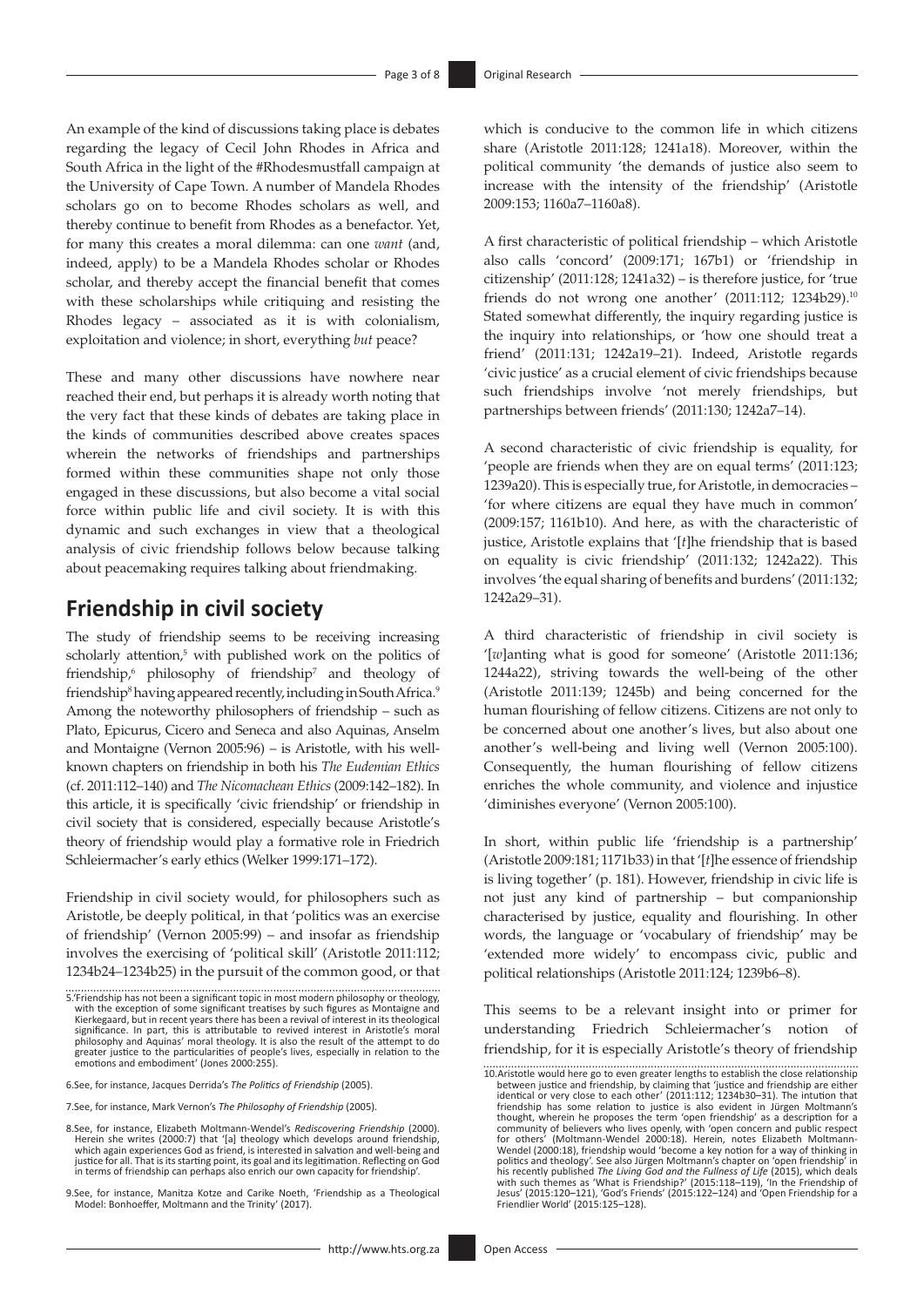that would play a formative role in Friedrich Schleiermacher's early ethics (Oberdorfer 1995:94; Welker 1999:171–172) – and particularly as it pertains to his portrayal of friendship in three of his works: (1) Notes on Aristotle (first published 1788; cf. Schleiermacher 1999), (2) Theory of Social Behaviour (first published 1799; cf. Schleiermacher 2006) and (3) *Christmas Eve* (first published 1827; cf. Schleiermacher 1890).<sup>11</sup>

Yet, as Michael Welker points out (1999:170), the theoretical framework of Schleiermacher's ethics – wherein his thoughts on social behaviour are worked out – is rich and complex, and therefore an exploration of Schleiermacher's understanding of friendship must also acknowledge 'the ways in which diverse, concrete individuality and social and cultural forms hang together'. As such, there are also important differences between Aristotle and Schleiermacher regarding civic friendship, which Bernd Oberdorfer outlines in his book *Geselligkeit und Realisierung von Sittlichkeit*  (1995:94–96).

Among these are their respective approaches to friendship – while Aristotle outlines broad types or forms of friendship within the political community, Schleiermacher is more interested in the concretely particular social forms of friendship that function paradigmatically within civil society<sup>12</sup> (Oberdorfer 1995:95).<sup>13</sup> Another important difference is the respective functions ascribed to friendship – Schleiermacher's description assumes a higher degree of complexity than that of Aristotle in that friendship is normatively shaped by moral feeling and religion in the pursuit of the good life, and not only described by way of a threefold function (pleasure, utility, virtue) as is the case in Aristotle (Oberdorfer 1995:96).

These differences lead to vastly different conclusions in Aristotle and Schleiermacher's respective descriptions of

- 11.It is important, in this regard, to recall that Friedrich Schleiermacher was involved in establishing the University of Berlin (1810), now called the Humbold University<br>of Berlin. Martin Redeker refers in his role as 'professor', 'founder' and 'organiser'<br>of the University of Berlin (1973:4–5). Schleiermach formation of the new University of Berlin, which opened in 1810, as part of Prussian renewal. After the publication of his *Thoughts on German Universities*<br>*from a German Viewpoint* (1808), Schleiermacher would be appoint pattern to be followed' for the University. This would reflect Schleiermacher's own convictions about higher learning, including: (1) 'a broad, coherent understanding of learning, philosophically based, in which individual disciplines could be pursued on their own but with equal scientific rigour'; (2) 'a combination of research and teaching' and (3) 'a guarantee by the state of freedom in research and teaching'<br>(Clements 1987:29). Schleiermacher would be appointed chair of theology,<br>become the first dean of the theological faculty (1810) and later al rector of the University (1815) (Clements 1987:29).
- 12.In this essay, Schleiermacher is very careful to distinguish between community, which he defines as 'social gathering[s] that [are] bound and defined by some external purpose' in that 'the participants have something in common', and society, wherein participants 'have nothing in common' but where everything is nonetheless 'reciprocal' (2006:157; footnote 9). Stated somewhat differently, for Schleiermacher '[*t*]he true character of a society ... is that there should be a reciprocity that permeates all of its participants but that is also entirely determined and completed by them' (2006:158).
- 13.'Ist Freundschaft nicht mehr bloßes Steigerungsmoment individueller Versittlichung und gesellschaftlicher Vervollkommnung, so kann sie auch nicht mehr ungebrochen<br>als Keimzelle der (Polis-)Gesellschaft aufgefaßt werden, die bei Aristoteles<br>dergestalt als Grob-Freundschaft zu denken ist. B vielmehr eine konkret-partikulare Sozialform, die freilich in dem Sinne<br>paradigmatisch is fur die Gesellschaft insgesamtin dem daß in ihr diejenigen<br>Wahrnehmungskriterien<code>und</code> Beurteilungsstandards·bereits in<code>Geltung</code> steh in abgestufter und den jeweiligen Kontexten angemessener Weise in allen Bereichen der Gesellschaft gelten sollen' (Oberdorfer 1995:95).

friendship, in that Schleiermacher works within the ambit of Aristotelian ethics (that posits that friendship is a complex social phenomenon), but extends his reflection beyond types of friendship to the myriad of individual, particular actions that take place within a community (Oberdorfer 1995:96). In his 'Notes on Aristotle', Schleiermacher argues that 'sociable connections' play an important role in shaping the texture of a society that values justice, equality and human flourishing – he writes that 'a more intimate interest' in a fellow human being, a stranger even!, may encourage a person to 'perform a whole series of actions for his [*sic*] optimal welfare, and thereby alter his [*sic*] entire condition in an advantageous manner' (Schleiermacher 1999:166).

In his 'Theory of Social Behaviour', Schleiermacher describes such a series of actions not as a set of prescriptions, but as patterns of a game (or '*Mustern des Spiels*'; Schleiermacher 1984:166). The play consists of 'a multiplicity of actions, both of one's own and of others' (Welker 1999:173) that takes place within 'complex social relations' (Welker 1999:173). The individual, concretely particular behaviour of a person that is enacted to the benefit of another person (particularly those disadvantaged by or within a society) cannot be regarded by itself, however, lest it gives rise to 'egotistic feelings' (Schleiermacher 1999:166) or 'condescension' (Welker 1999:173).

As such it is only through embedding such actions in an 'open society' that the texture of such a society may be shaped towards the common good (Welker 1999:173) – or, at the very least, 'look to it that the common good sustains no damage', writes Schleiermacher (2006:154).14 Herein friendship itself may have formative power in shaping societies – even more so if '[*f*]riendship could be a form of society' (Vernon 2005:112). Stated somewhat differently, friendship may represent a new society whose social texture is defined by justice, equality and the flourishing of all human beings.

# **The fabric of friendship**

If we, as members of a civil society, possess an assemblage of goods and enjoy an assemblage of happinesses in which we never would have come to have a part without that society, there are, by contrast, others who as citizens enjoy less of what is good and have fewer means to happiness than they would have had simply as human beings. We therefore owe it to them to take a part of the excess with which we have been favoured and to employ it for the improvement of the condition of these unfortunate persons, who have become the victims of a destiny that could just as easily have been our own (cf. Schleiermacher 1999:165).

<sup>14.</sup>Here Schleiermacher is quite realistic about human beings: he writes in his Notes that 'human beings are hard, inflexible things' (1999:166) and in his Essay that 'one can despair everywhere at the awkwardness and malice of individuals' (2006:154). As such 'there is much to eliminate, a good deal to alter' and 'every individual' is required to adjust 'his or her behavior in accordance with that common goal'  $(2006 \cdot 154)$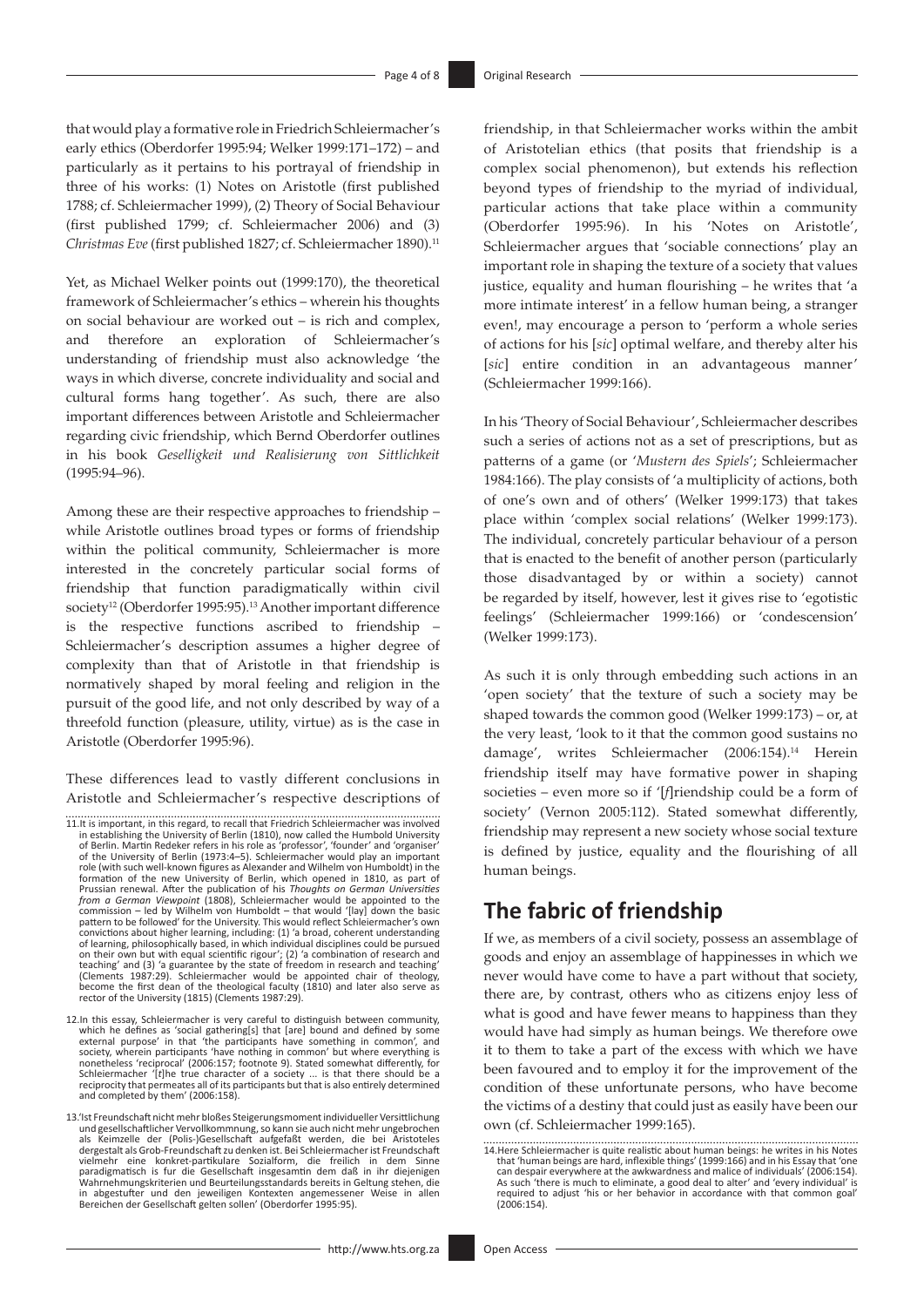Friedrich Schleiermacher's philosophical ethics, and particularly the young Schleiermacher's notes on Aristotle and essay on a theory of sociable behaviour, may further contribute to a reflection on the self-in-relation. For Schleiermacher, together the individual self and the public social self would contribute to an understanding of human beings as 'social individuals' (Oberdorfer 1996:430–434). This means, for Schleiermacher (2006:162), that sociability involves (1) a series of individual actions and (2) selflimitation for the sake of other individuals.15 Yet, this does not mean that the application or implications of civic friendship is by any means simple or straightforward. As Mark Vernon points out (2005):

[*The Aristotelian*] quality of civic connectedness is different to, say, the modern concern for the human rights of others. And it is deeper than, say, the groundswells of sentiment evoked by mass media. The goodwill Aristotle wants people to embrace looks to other citizens' spiritual wellbeing alongside material success, an aspiration that perhaps inevitably reaches beyond the expectations people have (or would want) from a modern plural democracy. (p. 100)

It is, with this critique in mind, therefore also worth considering Schleiermacher's *Christmas Eve* (1827), 'the little work of the master' that has become 'precious jewel of our modern theological literature' (William Hastie in the preface to *Christmas Eve*; 1890:xi). In *Christmas Eve*, friendship is a central part of the story – and indeed, this work was itself written as a surprise Christmas gift to his friends (Tice 1967:100).

This fictitious story spans at least three interwoven themes: music, childhood and women (Gerrish 1984:14–15), but to these could be added other important and prominent themes, such as friendship (William Hastie in Schleiermacher 1890:75). And of course we know that friendship played an important role for Schleiermacher, not only in his *Christmas Eve*, but in all of his life (Tice 1967:103). Schleiermacher 'is known to have possessed an extraordinary capacity for friendship all his life' and was interested in the personal characters, diversity of human personalities and many different people that he met (Tice 1967:103). It is therefore unsurprising that his *Christmas Eve* would be set in the midst of 'an assembly of friends', which is marked by a collective mood of 'pure cheerfulness', 'freshly stirred love', 'joy', 'gladness' and 'playsome childlikeness' (Schleiermacher 1890:41).

In this story, Schleiermacher illustrates, within the various social relationships between individual characters, the fabric of friendship that he describes in his earlier Notes (1788) and Essay (1799). However, the question may be raised as to whether Schleiermacher's portrayal of the fabric of friendship, or the interplay between individuality and sociability, is robust enough to address protesting societies – characterised as they are by resistance against injustice, inequality and corruption. In other words, which roles may such an understanding of friendship play in a time of protest, wherein the ideals of greater social cohesion within communities and the integrity of robust, critical dialogue among diverse social individuals are contested? Considered together, these three works may make it possible to offer three preliminary remarks on the portrayal of friendship that may emerge for a time of protest.

Firstly, a discussion on 'networks of becoming', 'sociability' and 'individuality', and indeed 'the fabric of friendship' needs to take the quotidian seriously.16 Schleiermacher does not deny the givenness of inequality in society, nor that there are those who are privileged or 'favored with excess' as well as those who are the 'victims of destiny' (Schleiermacher 1999:165). Instead, he is realistic about the fact that there are citizens who 'possess an assemblage of goods' and who 'enjoy an assemblage of happinesses', as well as citizens who 'enjoy less of what is good' and who 'have fewer means to happiness' (1999:165).

It is exactly such a consciousness of privilege – of what Schleiermacher calls 'undeserved advantage' (1999:165) – that relativises attempts to justify systemic inequality, points to the beginnings of social critique and social activism, and accepts the negative mystery of theodicy. Why are there those favoured with excess and those victimised by destiny? Schleiermacher does not say. He simply does not go beyond acknowledging that members of civil society have different modes of access to civil goods and happinesses that such a society offers.

Secondly, a discussion on 'networks of becoming' needs to take the social networks and 'sociable connections' – or sociability, or social behaviour, or social conduct – seriously. Exactly because individuals – even good, dutiful, beneficent individuals who help 'disadvantaged human beings' – affect each other mutually (Schleiermacher 2006:157–158), this should lead to the acknowledgment that individuals are embedded in 'complex social relations' (Welker 1999:173).<sup>17</sup>

<sup>15.</sup>He describes this as the 'tone' of society, or 'the character of society' (that which is described as *texture* or *fabric* or *fibre* in this paper) (2006:164). The tone or texture of society is of great importance to Schleiermacher in his Essay because individuals are to 'observe the tone of the society' and therein 'be guided and limited by that society' (2006:164). This does not mean, however, that individuals must agree on everything or that anyone should 'be timid about his or her own distinct manner' (2006:164) – quite the opposite, for Schleiermacher, for he regards it as 'essential to the perfection of a society that its members diverge from one another in their<br>opinion on the subject and in their manner of dealing with it in as manifold ways as<br>possible' (2006:165). This is important because it prov

<sup>16.</sup>This involves recognising the givenness of society, 'which is a necessary preprequisite for becoming a society' (Schleiermacher 2006:160). As such, the communicative responsibility  $-$  or language 'appropriate to socia

<sup>17.</sup>It is therefore important to acknowledge that societies are 'cultural and social environment that are shaped by us and by our fellow human beings' (Welker 1999:172, 1983). However, as important as it is for individuals to 'help those weakened by this environment' that all of us continually help to create (Welker<br>1999:172), it is not enough – argues Schleiermacher. Of course those who have<br>been favoured by society, with more of what is good and more mea (Schleiermacher 1999:165). Yet, Schleiermacher warns that individual sentiment, compassion and beneficence 'is not strong enough to excite us to those actions in the future' (1999:165). It is not enough because charity, wherein a person<br>'condescends to such an extent to be the author of another's happiness' is still,<br>after all, 'acting according to his own will' (Schleiermacher 199 socially embedded in a fabric of friendship that may influence others to act in a benevolent manner towards disadvantaged human beings (Welker 1999:173).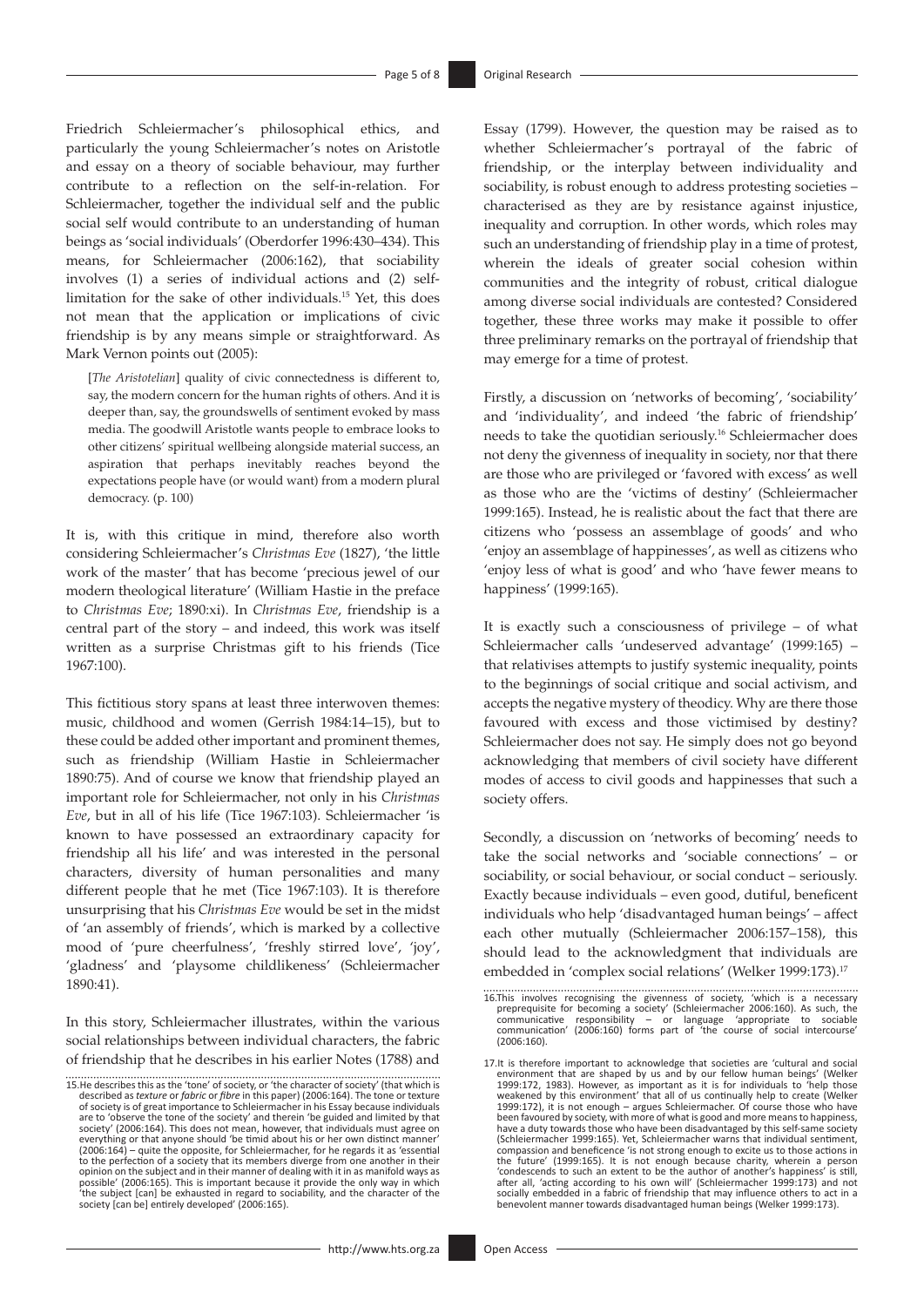Yet, that which individuals contribute is (Schleiermacher 2006):

[*H*]is or her very individuality or uniqueness, and the free play of thoughts and feelings, which should constitute that individual's activity in the society, is founded solely in this uniqueness. (p. 161)<sup>18</sup>

For Schleiermacher, this means that 'everything is to be reciprocal' (2006:159), which requires of societies to make possible 'the free play of thoughts and feelings by means of which all members excite and animate one another' (2006:159). Sociality therefore requires not heroic, isolated, individual acts of beneficence, but rather reciprocity:19 the 'long[ing] for connection with like-minded beings' and the sharing of power that 'open[*s*] a wider field for moral action' (Schleiermacher 1999:168).20

Thirdly, a discussion on 'networks of becoming' needs to acknowledge the necessity of 'hopes for a better world' (Schleiermacher 1999:168). Indeed, that which 'can really nourish sociable sentiments' is that which 'goes beyond the system of its ideas and acts in accordance with an alien purpose' (Schleiermacher 1999:166). For Schleiermacher, the motivation to contribute to the common good cannot be limited to a realism regarding the quotidian or to a shared, social concern for those disadvantaged by and within society. It requires not only an acknowledgment of the *human dignity* of all citizens (however enthusiastically or begrudgingly this may be!), but an altogether deeper concern for the *human flourishing* of my fellow citizen. For Schleiermacher, this means 'perform[*ing*] a whole series of actions for his [*sic*] optimal welfare' (1999:166) and 'for their optimal benefit' (1999:167).

The motivation for going beyond the minimum actions required by morality or even sociality is the concern to

18.This is a key insight that determines what Schleiermacher means by the interplay between individuality and sociability. He writes that 'someone is not a member of a society by virtue or possessing this or that quality or piece of knowledge or<br>belonging to a particular class' (2006:161). It follows that to '[d]eprive that person<br>of some part of his [sic] principles, opinions, mode of of mankind [*sic*]' (2006:161).

19.This has to do with the very purpose of society, for Schleiermacher (2006:158– 159): 'If we take a look at the purpose that is to be achieved by means of this thoroughgoing reciprocity, then it becomes patently obvious, as a result of the predicate of freedom itself, that one should not even speak of a single and perdermined prepose because the latter determines and limits activ undertakings completed in unison, no insight attained methodically. The purpose of society is certainly not to be thought of as lying outside of itself; each individual's effect should be on the activity of the rest, and the activity of each individual<br>should be his or her influence on the others. However, there is not other way to<br>influence a free being other than to stimulate it to self-m thoughts and feelings by means of which all members excite and animate one another. Reciprocity thus reflects upon and completes itself: the concept of reciprocity also determines the entire nature of society'.

20.This does also, however, not mean that the individuality should be collapsed into sociability. Rather, it is the concrete particularity of human beings in society – or both the givenness of individuality and sociability – that must be maintained. And indeed, '[a]s a finite being, every individual has his or her definitive sphere in which he or she can think and act... The sphere of one individual is not fully that of another, just as certainly as he or she is not that other individual, and everyone – this includes each and every member of society – has something in his or her spehere that is not included in that of others' (Schleiermacher 2006:160). To this end, and as a means to maintain 'individual differences without thereby necessarily surrendering the interest in what is universal and the search for commonality', Michael Welker suggests the concept 'polyindividuality' to distinguish individuality<br>from 'modern individualism' ('with its assumptions of homogeneity and of abstract<br>equality') (1999:74). This, 'then, points' toward 'free (2006:153).

'promote God's glorification' (Schleiermacher 1999:166). Herein Schleiermacher acknowledges not only the sociable connections between human individuals, but that human beings form part of an even broader community – a community that includes the divine communion. As such, individuals '[*acquire*] a share in others' relations to God' when the conditions, actions and environment that is required for the flourishing of my fellow human being are anticipated and, indeed, realised.

Together these three remarks offer a portrayal of the fabric of friendship that may play an important role in forming meaningful relationships, having meaningful discussion and debate, and playing a meaningful role within society in a time of protest. This is the role that the African public theologian Russel Botman would have in mind when describing students as 'agents of hope in Africa', and the role of universities – and Stellenbosch University in particular – as potential hosting spaces that cultivate such student communities.

This is also the role that a network such as the Mandela Rhodes Community may have to play in such times of conflict and contestation of meaningful relationships. Without friendship there can be no peace.

However, the negotiation between individuality and sociability does not appear to be a sterile, cold or disengaged activity for Friedrich Schleiermacher. Without 'the moral feeling always summoning him [*sic*] ... to engage in real action' (1999:168), or the 'long[*ing*] for a connection with a being whom he [*sic*] cannot regard otherwise than from the perspective of equality' (1999:167), or the manifold ways in which 'people stimulate one another' (Schleiermacher 2006:159), or indeed 'loving human beings' (Schleiermacher 1999:166) – reciprocity and the duty of beneficence towards fellow citizens become unsustainable, superficial and inauthentic.

Instead, it would appear as if the interplay between individuality and sociability is 'the play of all sorts of enchantments' (1999:167), wherein an individual 'will find that his own happiness ... is that much more beautiful when others contribute to it according to his wishes' (1999:167). This, writes Schleiermacher (1999:167), produces 'those mutual sentiments that are the ground of all sociability and all connections of friendship'. Friendship requires nothing less than the anticipation of my neighbours' flourishing, and working towards realising the conditions that may make their living good and full lives possible. It is in such a society that the social texture of civil life can be defined by justice, equality, peace – in short, the flourishing of all human beings.

# **Conclusion**

Friendships that are not on a straightforward footing leave room for many recriminations, and it is not easy to see what is just, because it is not easy to measure by a single standard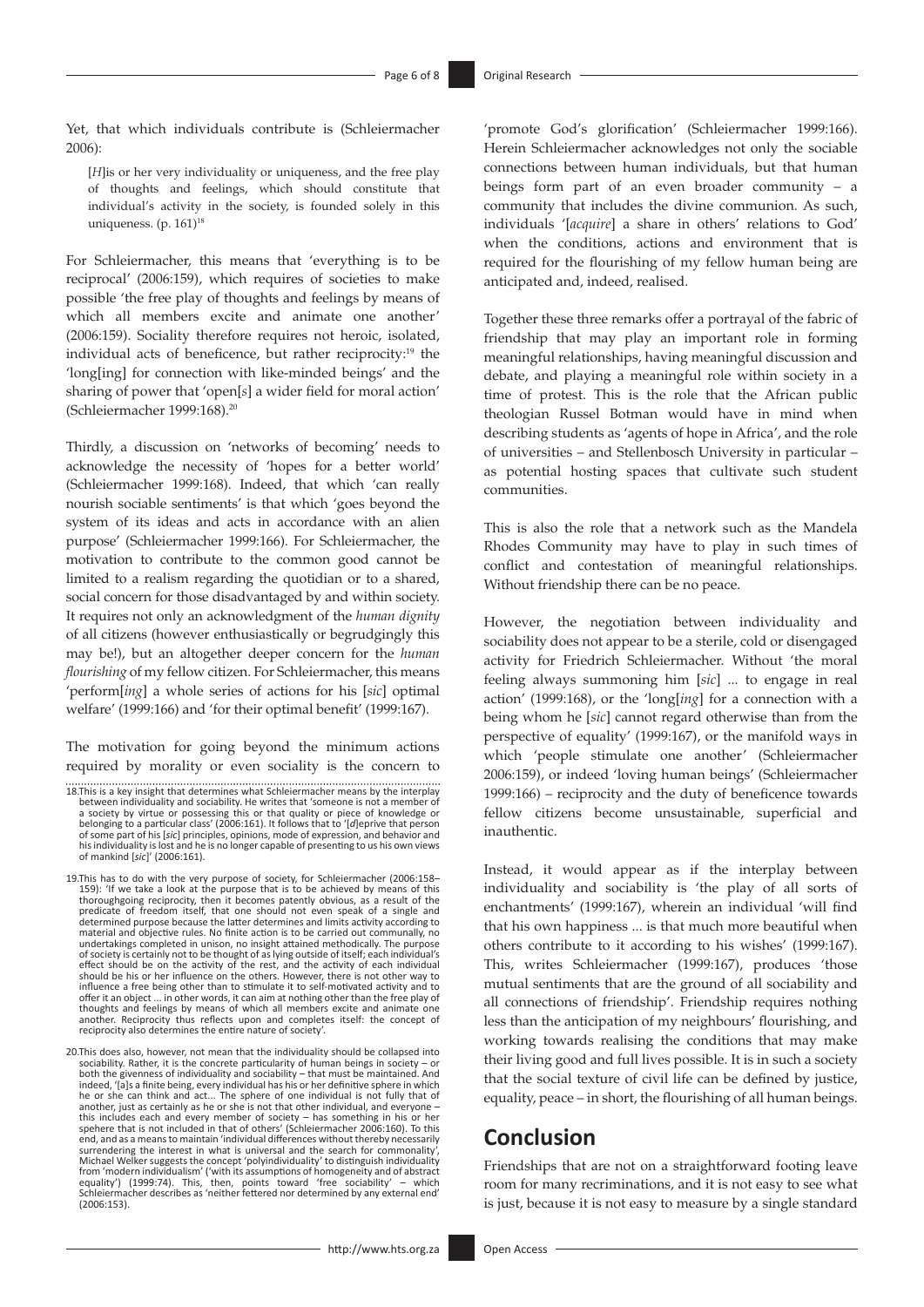things that are not straightforward (Aristotle 2011:134; 1243b14–17).

Friedrich Schleiermacher's interest in human experience and relationships between social individuals may provide a helpful way of thinking about friendships in a time of protests, with its high regard for feeling and experience, for behaviour and individuality, for sociability and relationships. For, surely, the question of the fabric of friendship therein becomes a question of the kinds of engagement required by engaged citizens, as those who are concerned about the flourishing of all human beings. Moreover, the 'fabric of friendship' may point to exactly the kind of reflection needed in a time of protest, wherein relationships of meaning are tested and the interaction between the individual and social selves of engaged citizens demand attention.

This does not mean, however, that it may be simple or straightforward to negotiate what such friendship, or such justice, or such equality, or such peace, or even a commitment to human flourishing, may mean in societies where the texture of sociality and social cohesion is under duress. Acknowledging the importance of 'the finer feeling of friendship', the need for sociable connections and the desire for the other's well-being therefore require imagination.

Perhaps the 'obligation to perform beneficent actions' as part of the fulfillment of 'duty to a higher degree' (Schleiermacher 1999:166) does not only rest in the consolation that 'the frail old man' that Schleiermacher speaks of is surrounded by his family and friends, but also restlessness; not only hope but also anticipation; and not only enchantment but also imagination. For if friendship is to mean anything, anything at all, it should work for peace – meaning, it should be restless in situations of injustice and inequality; it should be able to anticipate the conditions required for the human flourishing of vulnerable citizens and it should be imaginative in working towards a better world for all human beings.

Eben, because you have written several articles on peace, $21$  I would like to suggest that friendship has some role to play in our theological considerations of peacebuilding and peacemaking. Friendmaking involves peacemaking and peacemaking involves friendmaking. And because this is your festschrift, I should probably conclude this article with Jesus' own words (I can already hear you say!): Blessed are the peacemakers, for they shall be called children of God.

# **Acknowledgements**

This article was presented at the Schleiermacher Group of the American Academy of Religion in San Antonio (19–22 November 2016), with the theme 'Networks of Becoming: Individuality, Friendship, and Forms of Social Life'.

#### <http://www.hts.org.za> Open Access

### **Competing interests**

The author has declared that no competing interest exists.

### **Author(s) contributions**

I declare that I am the sole author of this research article.

### **Ethical consideration**

This article followed all ethical standards for a research without direct contact with human or animal subjects.

#### **Funding information**

This research received no specific grant from any funding agency in the public, commercial or not-for-profit sectors.

### **Data availability statement**

Data sharing is not applicable to this article as no new data were created or analysed in this study.

### **Disclaimer**

The views and opinions expressed in this article are those of the author and do not necessarily reflect the official policy or position of any affiliated agency of the author.

### **References**

- Aristotle, 2009, *The Nicomachean ethics* (Oxford World's Classics), L. Brown (ed.), transl. D. Ross, Oxford University Press, Oxford.
- Aristotle, 2011, *The Eudemian ethics*, transl. A. Kenny, Oxford World's Classics, Oxford University Press, Oxford.
- Botman, H.R., 1993, 'Discipleship as transformation? Towards a theology of transformation', Doctoral dissertation, University of the Western Cape, Cape Town.
- Botman, H.R., 2004, 'Turning the tide of the city: An ecumenical vision of hope', *Nederduitse Gereformeerde Teologiese Tydskrif* 45(3&4), 508–517.
- Clements, K., 1987, *Friedrich Schleiermacher. Pioneer of modern theology*, Collins Publishers, London.
- Derrida, J., 2005, *The politics of friendship*, transl. G. Collins, Verso Press, London.
- Ford, D.F., 2017, 'The future of theology at a public university', *Verbum et Ecclesia* 38(1), a1807.<https://doi.org/10.4102/ve.v38i1.1807>
- Gerrish, B., 1984, *A prince of the Church: Schleiermacher and the beginnings of modern theology*, SCM Press, London.
- Jones, G.L., 2000, 'Friendship', in A. Hastings, A. Mason & H. Pyper (eds.), *The Oxford companion to Christian thought*, pp. 254–255, Oxford University Press, Oxford.
- Kelsey, D.H., 2009, 'Theology in the University: Once more, with feeling', *Modern Theology* 25(2), 315–327. [https://doi.org/10.1111/j.1468-0025.2008.](https://doi.org/10.1111/j.1468-0025.2008.01521.x) [01521.x](https://doi.org/10.1111/j.1468-0025.2008.01521.x)
- Kotze, M. & Noeth, C., 2019, 'Friendship as a theological model: Bonhoeffer, Moltmann and the Trinity', *In die Skriflig* 53(1), a2333. [https://doi.org/10.4102/](https://doi.org/10.4102/ids.v53i1.2333) [ids.v53i1.2333](https://doi.org/10.4102/ids.v53i1.2333)
- Moltmann, J., 2015, *The living God and the fullness of life*, transl. M. Kohl, Westminster John Knox Press, Louisville, KY.
- Moltmann-Wendel, E., 2000, *Rediscovering friendship*, SCM Press, London.
- Oberdorfer, B., 1995, *Geselligkeit und Realisierung von Sittlichkeit: Die Theorieentwicklung Friedrich Schleiermachers bis 1799*, Walter de Gruyter, Berlin.
- Oberdorfer, B., 1996, 'Von der Freundschaft zur Geselligkeit: Leitkonfigurationen der Theorieentwicklung des jungen Schleiermacher bis zu den "Reden"', *Evangelische Theologie* 56, 415–434. <https://doi.org/10.14315/evth-1996-0503>
- Redeker, M., 1973, *Schleiermacher: Life and thought*, transl. J. Wallhausser, Fortress Press, Philadelphia, PA.
- Scheffler, E., 2015a, 'Reflecting on Jesus' teaching on forgiveness from a positive psychological experience', *HTS Teologiese Studies/Theological Studies* 70(1), Art. #2982, 10 pages. <https://doi.org/10.4102/hts.v70i1.2982>

<sup>21.</sup>A small sample of Eben Scheffler's publications on peacebuilding and peacemaking includes 'Reflecting on Jesus' teaching on forgiveness from a positive psychological<br>experience' (Scheffler 2015a), 'The Historical Jesus as Peacemaker between<br>Judaism, Christianity, and Islam' (Scheffler 2015b) and 'The H here! – revolve around the role of the historical Jesus as enabler and maker of the peace.